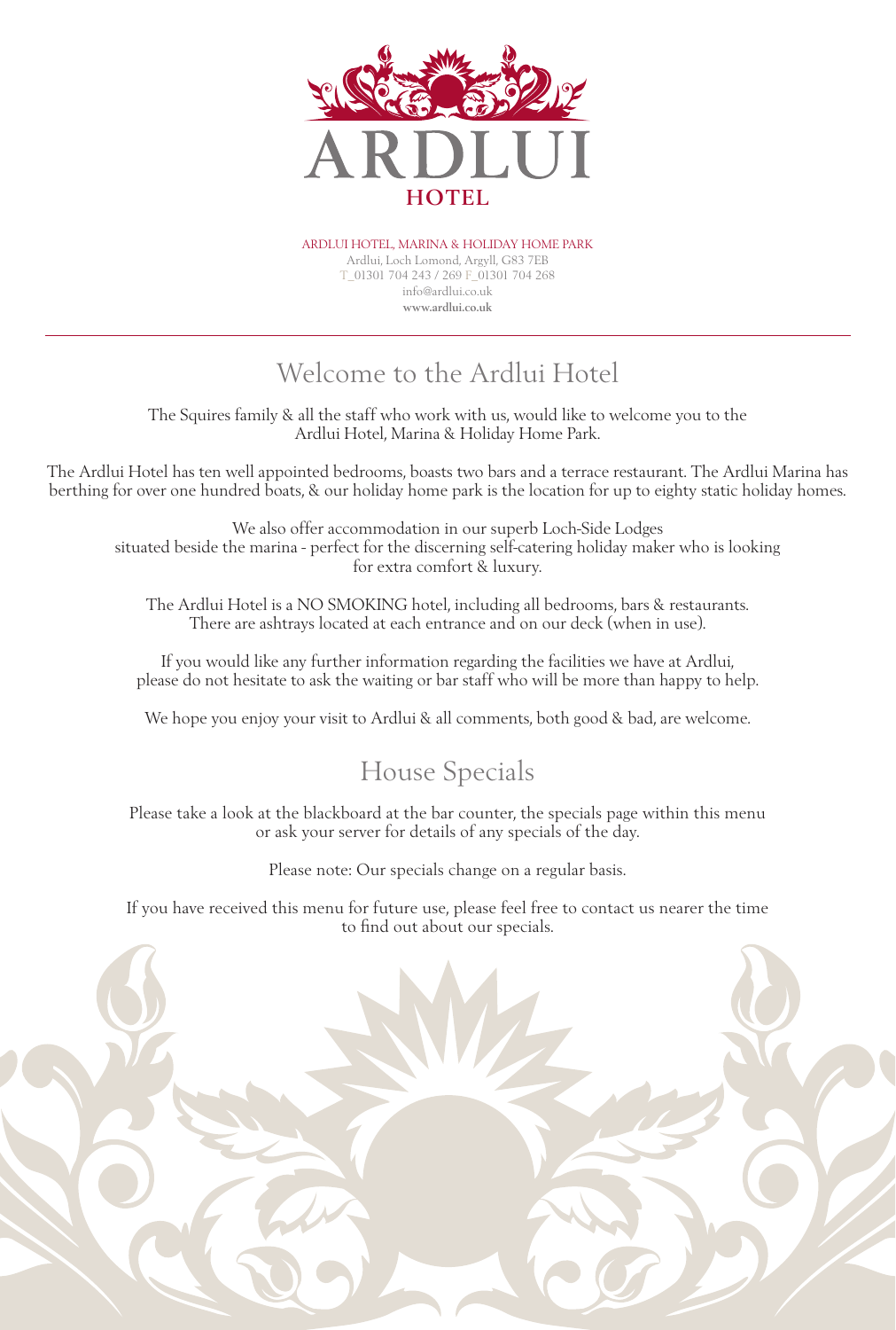

## $\mathcal{T}$  Starters  $\mathcal{T}$

**Soup of the Day £4.75** A bowl of fresh home made soup served with a hot brown hoagie

**Chicken Liver Paté £5.95** Home made paté served with toast, oatcakes & Cumberland sauce

**Haggis £5.95** Traditional haggis, neeps & tatties served with a pot of whisky mustard cream Also available as a vegetarian option (V)

**Nachos (V) £5.95** Crisp nacho's smothered in cheese, served with sour cream, guacamole & salsa Add jalapeno peppers on top! +£1.00

> **Pan Fried Garlic Mushrooms (V) £5.95** Sliced chestnut mushrooms on toasted ciabatta

**Potato Skins (V) £5.85** Six potato skins, deep fried & served with a choice of sour cream, garlic mayo, bbq or sweet chilli sauce

> **Stornoway Black Pudding Fritter £5.95** Coated in our own beer batter and served with a poached egg

**Haddock Goujons £5.95** Strips of fresh haddock covered in our own beer batter and served with a lemon & black pepper mayo

> **Prawn Cocktail £6.75** Succulent north atlantic cold water prawns on a bed of lettuce smothered in marie rose sauce & served with brown bread

**Deep Fried Prawn Selection £6.75** A mix of breaded and filo covered prawns served with garlic mayo or sweet chilli dip

> **West Coast Mussels £6.75** With garlic and white wine and served with crusty bread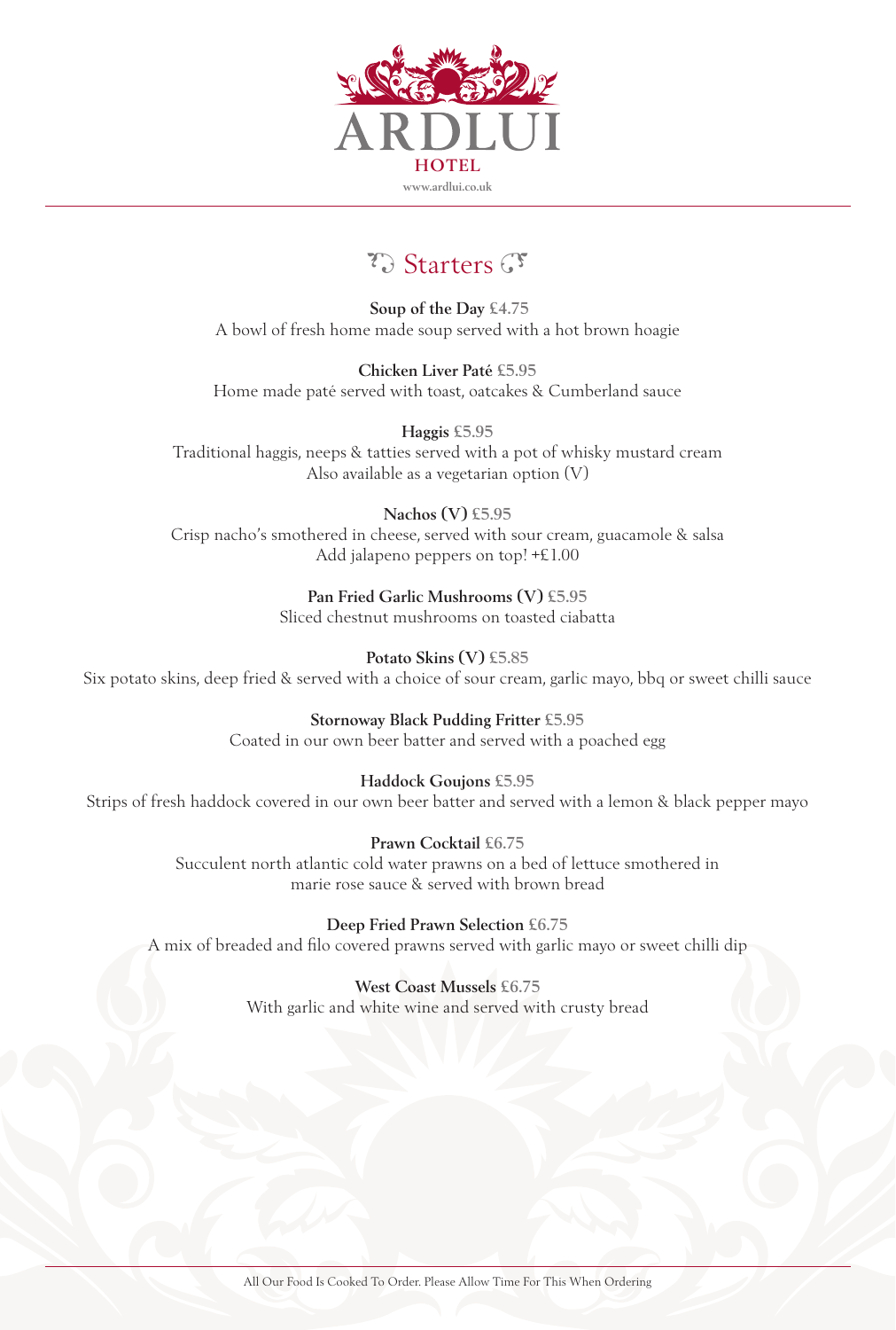

# $\mathcal{F}$  Mains  $\mathcal{F}$

**Chicken & Chips £8.95** A tender chicken breast, char-grilled & served with salad and chips

**Chicken Goujons £8.95** Breast of chicken fillets covered in a crispy coating served with salad, chips & hot salsa

**Country Chicken Casserole £9.45** A bowl of chicken breast pieces with celery, mushrooms, carrots, peppers, courgettes, aubergines, potato, garlic and white wine. Served with garlic bread

> **Chicken stuffed with Haggis £10.95** Char-grilled and served with a peppercorn sauce, potatoes and vegetables

**Beer Battered Haddock £10.95** A fillet of fresh haddock coated in our crispy beer batter, deep fried & served with chips and mushy peas

> **Smoked Haddock £10.95** A fillet of smoked haddock on a bed of chive mash, served with a poached egg

**Scampi £9.45** Twin tail scampi in breadcrumbs, deep fried & served with salad & chips

**Fillet of Salmon £14.95**

Pan fried fillet of Loch Duart salmon served with asparagus, new boiled potatoes and a hollandaise sauce

**Steaks - Highland Gold Prime Scottish Beef**

**10oz Sirloin £18.45 8oz Fillet £19.95** Char-grilled to your preference & served along side a garnish of fried onions, mushrooms & peppers Served with side order of salad and chips Sauces - Choose from either Pepper, Diane or Whisky Mustard Sauce **£2.95**

> **Burgers 6oz 100% Beef Burger £6.95 Cheese Burger £7.45 Venison Burger £7.45 Chicken Burger £6.45 Veggie Burger (V) £6.45**

All of the above served on a sesame seed bun, with salad on the side Please order chips separately

### **Steak Pie £11.45**

Home made steak pie with tender cubes of Scottish beef in a rich gravy Served with mash and peas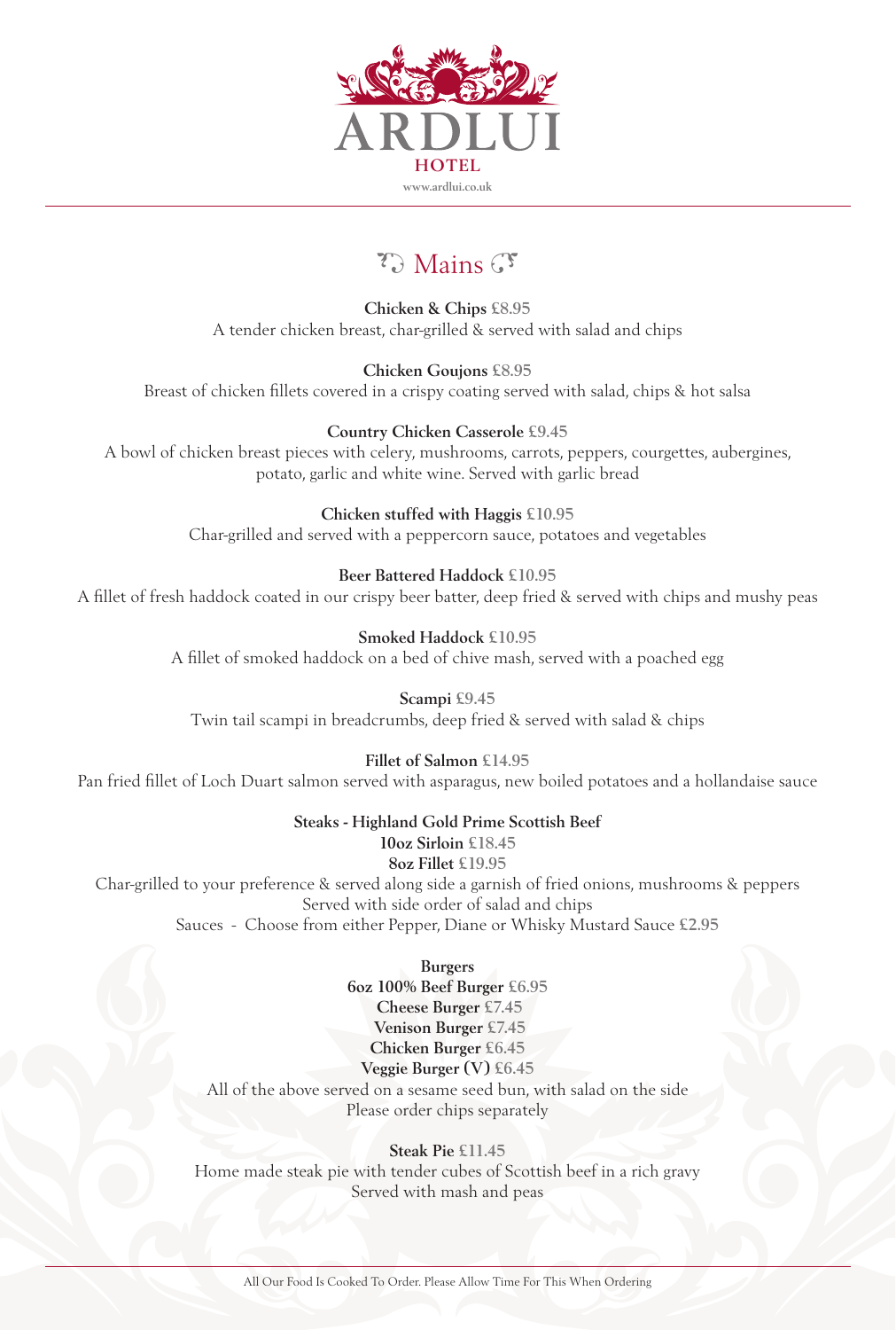

# $\mathcal{F}$  Mains  $\mathcal{F}$

**Aberdeen Angus Mince & Mash £9.95** Top quality mince beef with carrots served with mashed potato & peas

**Goulash £9.95** Chunks of Scottish beef, potato & onion prepared with caraway, marjoram & garlic to an authentic Austrian recipe. Served with garlic bread

**Chilli-con-Carne £9.95** Just a touch on the hot side. You can have this old favourite with rice, or in one of our large Yorkshire puddings served with potatoes

**Curry**

**Indian Recipe Beef £9.95 Chicken Korma £9.95 Vegetable Curry (V) £9.45** All served with rice. Indian recipe beef curry can be a bit hot!

**Fillet of Wild Argyll Venison £15.95** With a port and redcurrant reduction, vegetables and potatoes

**Gammon Steak £10.95** Cooked on the char-grill & served with a grilled tomato, pineapple, chips & peas

> **Haggis £9.45** Traditional haggis, neeps & tatties served with a pot of whisky mustard cream. Vegetarian haggis is also available. (V)

> > **Yorkshire Pudding £10.95**

A large yorkie pud served with potatoes, with a choice of the following fillings: Steak & Kidney / Chicken Korma / Chilli-con-Carne / Goulash / Chicken Casserole 5 Bean Chilli (V) / Mince / Indian Beef Curry

> **Cream Cheese Bake (V) £9.45** With pasta, broccoli & spring onions. Served with garlic bread

> > **5 Bean Chilli (V) £9.45**

Butter, kidney, cannellini & borlotti beans and chick peas made to our popular chilli recipe Served with rice

#### **"The Salad" £8.45**

Thinly sliced layers of ham, with chunks of tender chicken pieces, presented alongside a fresh, crisp salad Choose from the following dressings: Honey & mustard, French vinaigrette or Caesar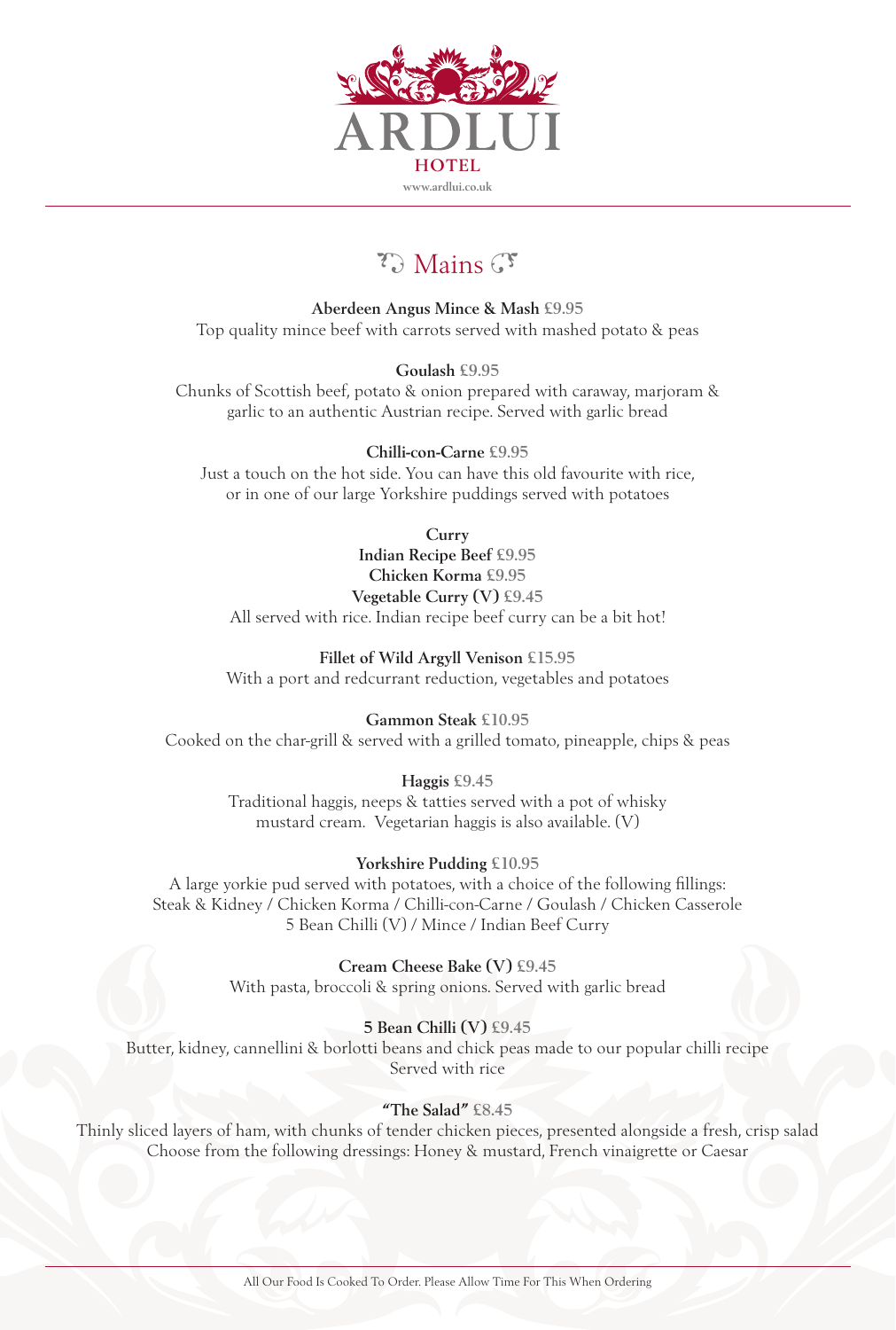

## To Childrens Menu Gr

**Chicken Nuggets £4.95** Tender pieces of breaded chicken served with beans & chips

**Chicken Fried Rice £5.75** Chicken with rice, peas, sweet corn, sesame & soya sauce

**Fish Finger £4.95** A jumbo cod fish finger served with beans & chips

**Jumbo Sausage £4.95** A huge sausage served with beans & chips

**Beef Burger £4.95** A 2oz beef burger on a sesame seed bun, served with chips

**Mince & Mash £4.95** Home made mince served with mashed potato & peas

> **Spaghetti Bolognese £5.75** Home made, and served with garlic bread

**Macaroni Cheese £5.75** Home made, and served with crusty bread

### $\mathcal{F}_{\partial}$  Side Orders  $\mathcal{F}$

**Chips £2.95 Onion Rings £2.95 Potato Wedges £2.95 Garlic Bread £2.95 Naan Bread £2.45 Side Salad £2.75 Bread & Butter £1.75**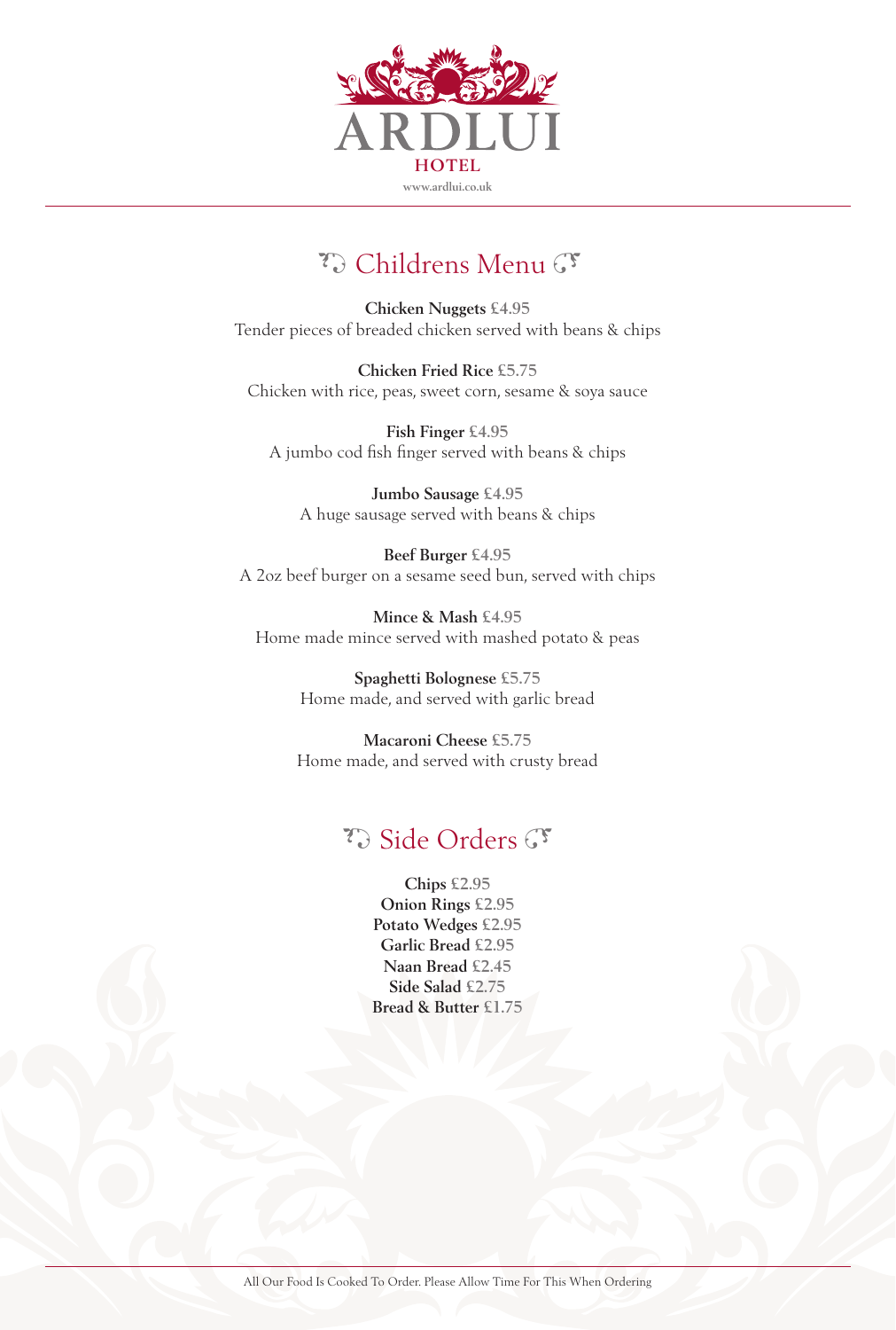

# To Snack Menu Gr

SERVED FROM 12PM UNTIL 6PM ONLY

**Toasted Italian Bread Sandwiches** Authentic Italian bread with the filling of your choice, toasted on a flat grill, & served with curly fries & a salad garnish **Cheddar Cheese & Ham £6.95 Mozzarella, Tomatoes, Peppers & Onion (V) £6.95 Chicken & Pesto Mayonnaise £7.45 Tuna & Sweet Corn £6.95 Smoked Salmon & Mozzarella £7.95 Haggis, Cheddar Cheese & Red Onion £7.45**

**Sandwiches & Toasties** Made to order, with your choice of filling. Served with a garnish. Please state white or brown bread Price is for one filling only - please add 30p for each additional filling: **Sandwiches £4.95 Toasted Sandwiches £5.45** Cheese / Ham / Onion / Tomato / Mayonnaise / Haggis / Chicken / Pickle

Corned Beef / Mango Chutney / Haggis / Tuna & Mayo

## $\mathcal{T}$ . Desserts  $\mathcal{T}$

**Rich Chocolate Pudding £4.95** Served hot with cream, custard or traditional ice cream

**Deep Filled Apple Pie £4.95** Served hot or cold, with custard or traditional ice cream

**Hot Sticky Toffee Sponge Pudding £4.95** Served in a butterscotch sauce with traditional ice cream

**Hot Orange Sponge Pudding £4.95** Served in a rich dark chocolate & orange sauce with traditional ice cream

**Ice Cream Sundae £4.95** Strawberry & traditional Mackie's ice cream with strawberry & chocolate sauce, served in a tall glass with peaches, pears & cream.

#### **Ice Cream £4.45**

Excellent Scottish ice cream from Mackie's or Soaves. Choose three scoops from the following flavours: Traditional / Absolutely Chocolate / Strawberry & Cream / Rum & Raisin / Honeycomb Harvest Raspberry Shortcake / Chocolate Mint / Scottish Tablet / Macaroon

> **Kids Ice Cream £1.95** One scoop from the above flavours

All Our Food Is Cooked To Order. Please Allow Time For This When Ordering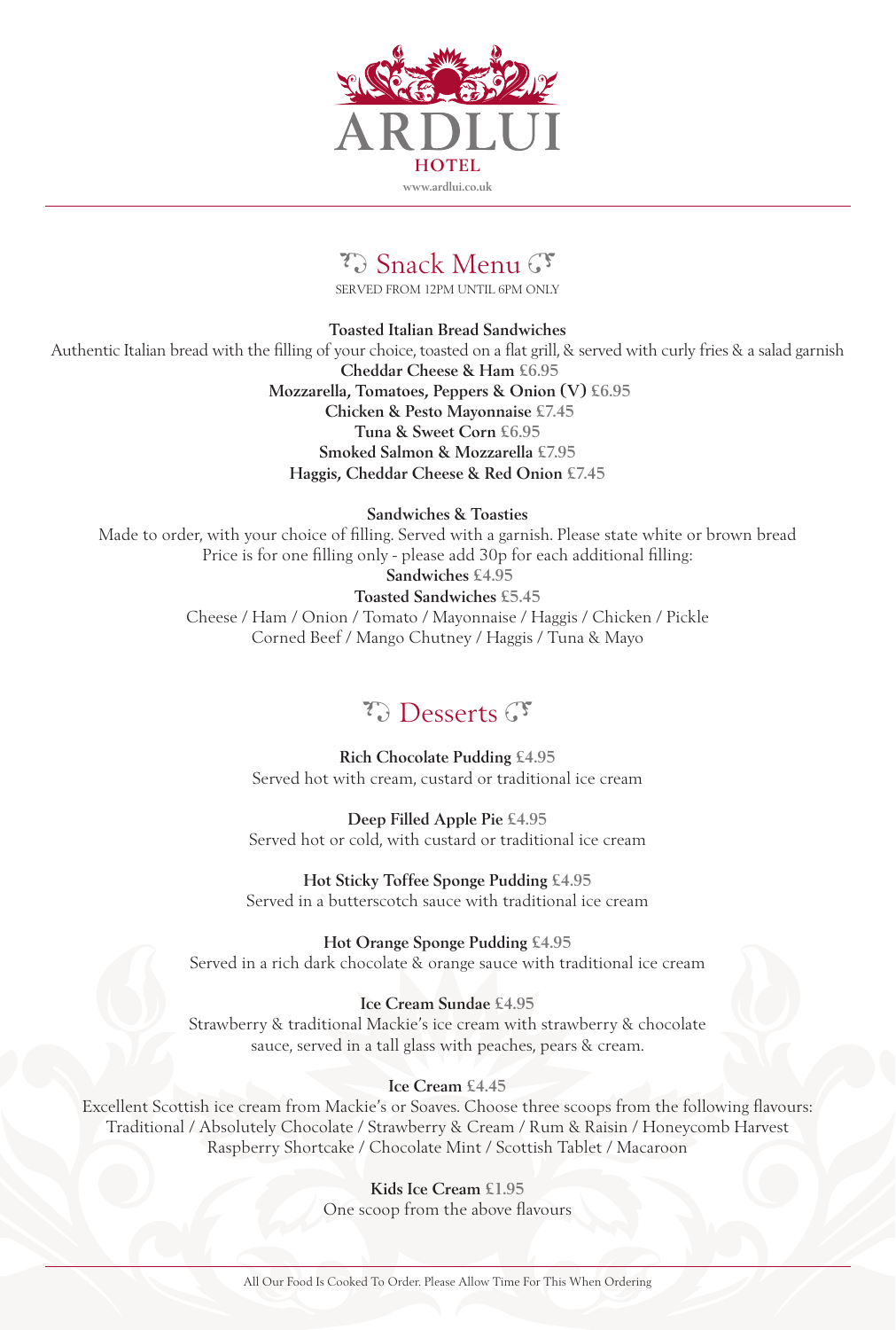

# To Wine List GT

| <b>Bottle Price</b><br><b>White Wines</b> |                                                                                                                                                                                                                       |        |
|-------------------------------------------|-----------------------------------------------------------------------------------------------------------------------------------------------------------------------------------------------------------------------|--------|
|                                           | 1 Les Escasses 2006 Vin de Pays des Côtes de Gascogne<br>Fresh floral and tropical fruit aromas are matched by flavours of ripe apples, pineapples and white peach                                                    | £12.95 |
| $2^{\circ}$                               | Marquis de Lissac Chardonnay 2006 Vin de Pays des Cotes de Thongue<br>An elegant combination of ripe stone fruits with a touch of vanilla                                                                             | £13.95 |
| 3                                         | Cranswick Smith Semillion Chardonnay 2006 South Eastern Australia<br>Rich tropical fruits on the nose which continue through to a full, easy drinking palate<br>with an attractive citrus finish                      | £15.95 |
|                                           | 4 Nelsons Creek Sauvignon Blanc 2007 Paarl, South Africa<br>A lovely gooseberry, citrus freshness with a refined minerality make this a very moreish wine                                                             | £16.95 |
| 5                                         | Montauberon Viognier 2006 Vin de Pays des Cotes de Thongue<br>Fresh peaches, floral notes and a touch of spice on the nose<br>The palate shows crisp citrus acidity balanced by ripe peach and apricot                | £16.95 |
|                                           | 6 Old Vines Chenin Blanc 2006 Stellenbosch, South Africa<br>Immense fruit concentration gives this wine depth, with touches of honey, apple and melon fruits<br>this complements lightly spiced dishes beautifully    | £17.95 |
|                                           | 7 Pinot Grigio, Grigio Luna 2007 Cecillia Beretta, Italy<br>Stunning - a hitherto unknown balance of grilled almonds with gooseberries, citrus fruits and a subtle<br>underlying minerality. Exceptional Pinot Grigio | £19.95 |
| 8                                         | The Gatekeeper Chardonnay 2006 Barossa Valley, Australia<br>This is luscious and full bodied, a combination of fresh citrus and exotic fruit<br>with a creamy rich texture, emphasised by light oaking                | £19.95 |
|                                           | 9 Lofthouse Sauvignon Blanc 2007 Marlborough, New Zealand<br>Nettles and floral notes characterise the Lofthouse style<br>Fresh and brightly fruited, this is a real easy drinking style of Marlborough Sauvignon     | £22.95 |
|                                           | 10 Pouilly Fumé Les Chaumiennes 2006 A & E Figeat, Loire, France<br>Wonderfully fresh and grassy on the nose with hints of damp nettles with a crisp,<br>invigorating palate of flinty and zesty fruit - superb       | £22.95 |
|                                           | 11 Chablis 2006<br>Domaine Vincent Dampt, Burgundy, France<br>Classic Chablis with a nice fruity nose, lots of mature ripe, steely fruit,<br>good balanced acidity and a very long finish.                            |        |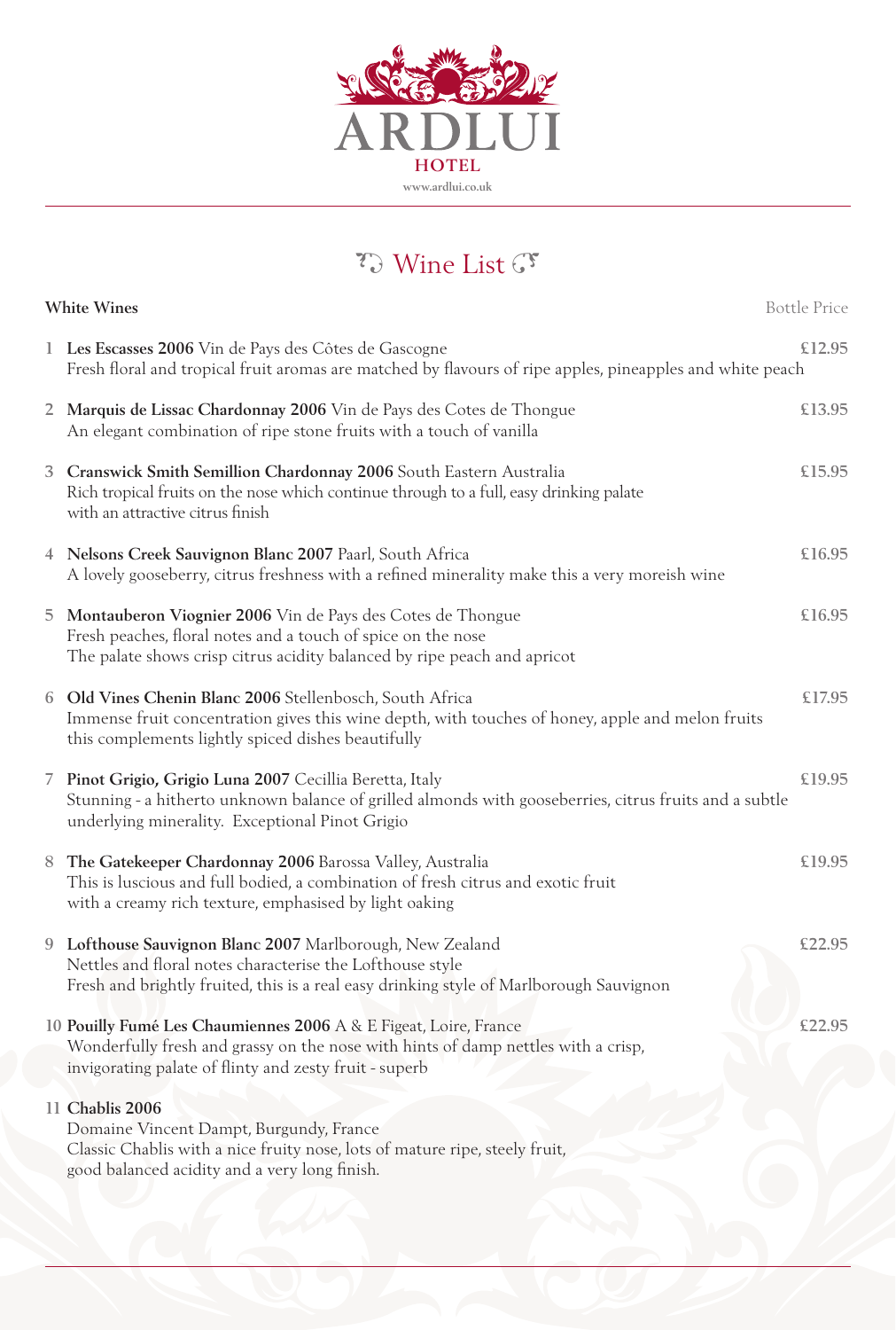

# To Wine List GT

| <b>Red Wines</b><br><b>Bottle Price</b>                                                                                                                                                                                                          |        |  |
|--------------------------------------------------------------------------------------------------------------------------------------------------------------------------------------------------------------------------------------------------|--------|--|
| 12 Domaine de La Jonction Syrah 2004 Vin de Pays d'Oc, France<br>Classic grape from the Northern Rhone this wine is jammy on the nose leading to a rich<br>and peppery palate with masses of plump fruit character.                              | £12.95 |  |
| 13 Cabernet Sauvignon, Domaine de Saissac 2005 Vin de Pays d'Oc, France<br>Deep red black in colour, with notes of cassis and cedar, ripe and sweetly fruited<br>Partially aged in oak with a wonderful concentration of fruit and great balance | £13.95 |  |
| 14 Bainskloof Merlot 2007 Breede River, South Africa<br>Supple black cherry fruit and spice are supported by sweet, fine tannins.<br>The wine has a richness combined with a certain elegance                                                    | £15.95 |  |
| 15 Cranswick Smith Shiraz Merlot 2006 South Eastern Australia<br>Rich black cherry fruit of the Merlot is given an extra dimension by the Shiraz of pepper and spice                                                                             | £16.50 |  |
| 16 Les Salices Pinot Noir 2006 Vin de Pays d'Oc, France<br>Red berries and pink peppercorns all make for a really delicious, easy drinking glassful - a real find                                                                                | £16.95 |  |
| 17 Valpolicella DOC Roccolo di Mizzole 2005 Veneto, Italy<br>Deep ruby red, with fine bitter cherry fruit, soft and ripe with a nicely concentrated<br>long finish - very good wine. Delicious with pasta.                                       | £17.95 |  |
| 18 Rhebokskloof Pinotage 2006 Paarl, South Africa<br>Intriguing smoky fruit character with sweet ripe black fruits and soft, velvet texture in the mouth                                                                                         | £18.95 |  |
| 19 Araucano Cabernet Sauvignon 2005 Mendoza Valley, Chile<br>Cassis and wild berry fruit are lifted by layers of spice.<br>Very opulent wine, ideal with red meats or game                                                                       | £18.95 |  |
| 20 The Gatekeeper Shiraz 2004 McLaren Vale, South East Australia<br>This wine has a bright, elevated spicy quality complemented by black cherry fruit.                                                                                           | £19.95 |  |
| 21 Solar de Samaniego Rioja Crianza 2004 Bodegas Alavesas, Rioja, Spain<br>This presents a blend of autumnal fruit, leather notes and vanilla cream,<br>to give an elegant and satisfying Rioja                                                  | £19.95 |  |
| 22 Chateau La Courolle 2004 Montagne St Emilion, Bordeaux<br>Very keenly balanced, presenting woodsmoke and fresh berries on the nose which is echoed on the palate<br>with a wonderfully supple, sappy cherry-rich blend                        | £22.95 |  |